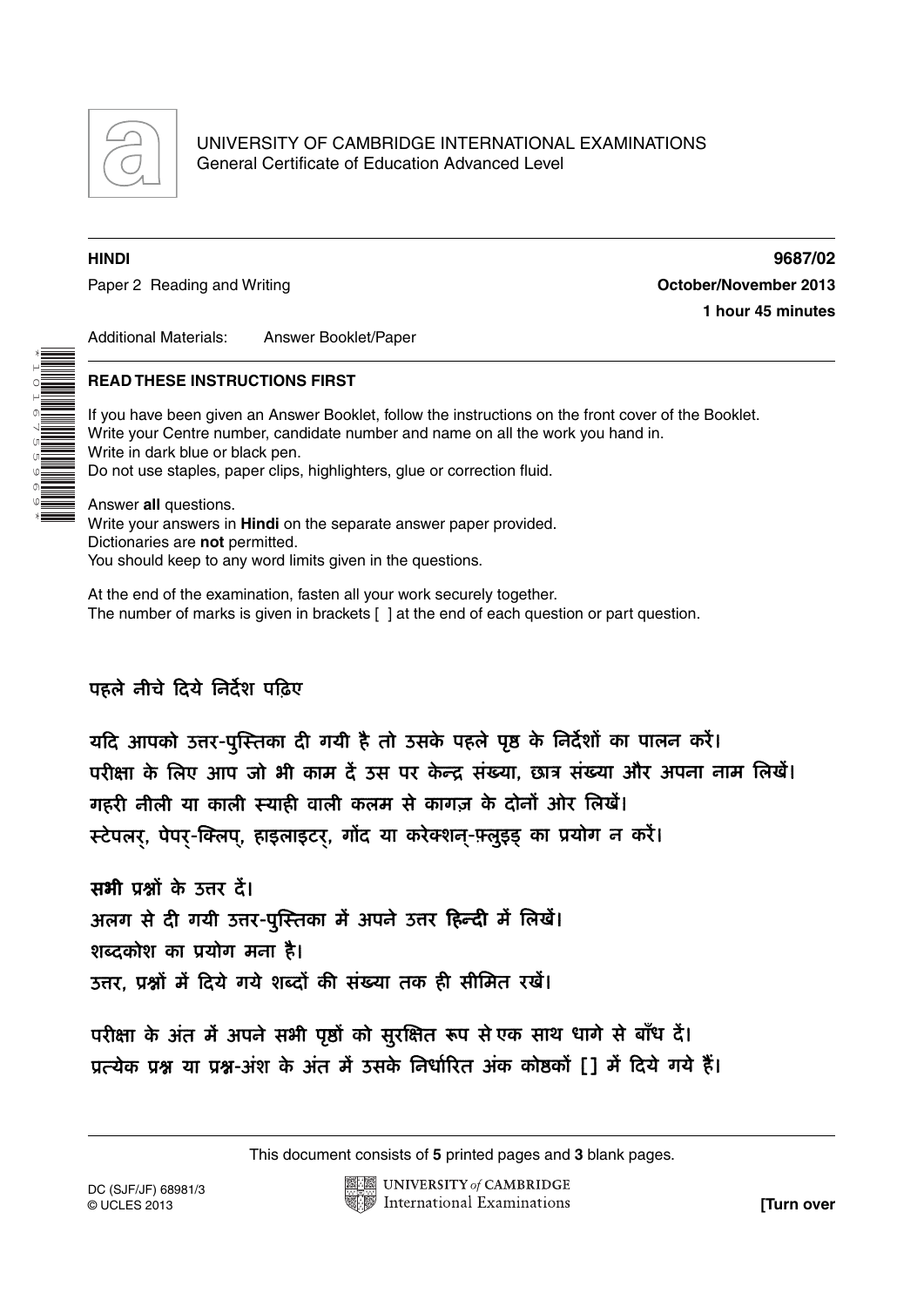$\overline{2}$ 

भाग 1

निम्नलिखित आलेख को पढकर प्रश्नों के उत्तर दीजिए।

## समाज का संदर्भ

कहने को समाज शब्द एक साधारण, शुष्क, भावना-रहित सा शब्द प्रतीत होता है परन्तू यदि ध्यान से देखा जाए तो इसके दबे-छुपे कोनों में न जाने कितनी भावनाएं. भिन्न-भिन्न प्रकार के सम्बंधों के मध्य, स्पंदित हैं। यह विशाल समाज इन्हीं भावनाओं की नन्हीं इकाइयों से जन्मा है। यदि समाज शब्द के मूल में प्रेम भावना न होती तो दो लोगों के जुड़ने से परिवार कैसे बनता? दो परिवारों के स्नेह सम्बंधों के आगे बढ़ने से ही धीरे-धीरे समाज ने आकार लिया। यह प्रेम, और निकटता शारीरिक सुरक्षा तथा मानसिक शक्ति की ज़रूरत के कारण उपजा और फिर मनुष्य की परम आवश्यकता बन बैठा।

वस्तूतः आधुनिक समाज एक संगठन है जिसमें अरसे से चलते-चलते कठोर हो गयी मान्यताएं कभी-कभी पारस्परिक सम्बंधों के लचीलेपन को तोड़ देती हैं। मनुष्य, समाज के स्थापित नियमों के सामने, अपने आपको विवश अनुभव करता है। ऐसे में वह निज विचारों तथा समाज के लक्ष्यों के मध्य, स्वयं को चक्की के दो पाटों के बीच पाता है। जहाँ समाज, एक ओर हमें सुरक्षित रखता है वहाँ दूसरी ओर, हमारे विकास, नये मूल्यों की स्थापना तथा नवीन प्रयासों व धारणाओं के सम्मूख बाधा बन कर खड़ा हो जाता है।

समाज की रचना कोई आधुनिक मानवीय अनुसंधान नहीं, अपितु यह एक ऐसी पुरातन व्यवस्था है जो अन्य जीव-जन्तुओं उदाहरणतः चीटीं, हाथी, वानर आदि में भी पायी जाती है। अन्तर है तो इतना मात्र कि इनमें बंधन के बिना पूरे समूह की सुरक्षा की भावना पायी जाती है। मनुष्य समाज को यदि इस संदर्भ में देखा जाए तो यह आज भी आदिम रूढ़ियों और परम्पराओं में उलझा हुआ है। एक साधारण व्यक्ति, अपने प्रमुखों द्वारा हांकी गई भेड़ों से अधिक, कुछ भी नहीं है। हमारे अग्रजन चरवाहे के रूप में हमें हांकते हुए, पथ-प्रदर्शन के नाम पर अपना उल्लू सीधा करते हुए हमें एक ऐसी अवस्था तक ले आए हैं कि मनुष्य समाज या जन्तुओं के समूह में, यदि कोई भेड़ निश्चित पगडंडी से हटी नहीं कि भटकी अपने रेवड़ से और करार कर दी गर्ड बागी।

एक विकसित व शिक्षित समाज में लकीर के फ़कीरों के लिए कोई स्थान नहीं है। आदर्श समाज, भेड़ों का रेवड़ नहीं है। मेरे विचार से समाज या परम्पराएं ग़लत नहीं होती, ग़लत होता है उनका निरूपण तथा प्रतिपादन। अच्छे या बुरे समाज-निर्माण की ज़िम्मेदारी हमारी है, क्योंकि हम ही समाज की इकाई हैं। समाज के भले-बुरे दोनों चेहरों के पीछे हम सबका हाथ है।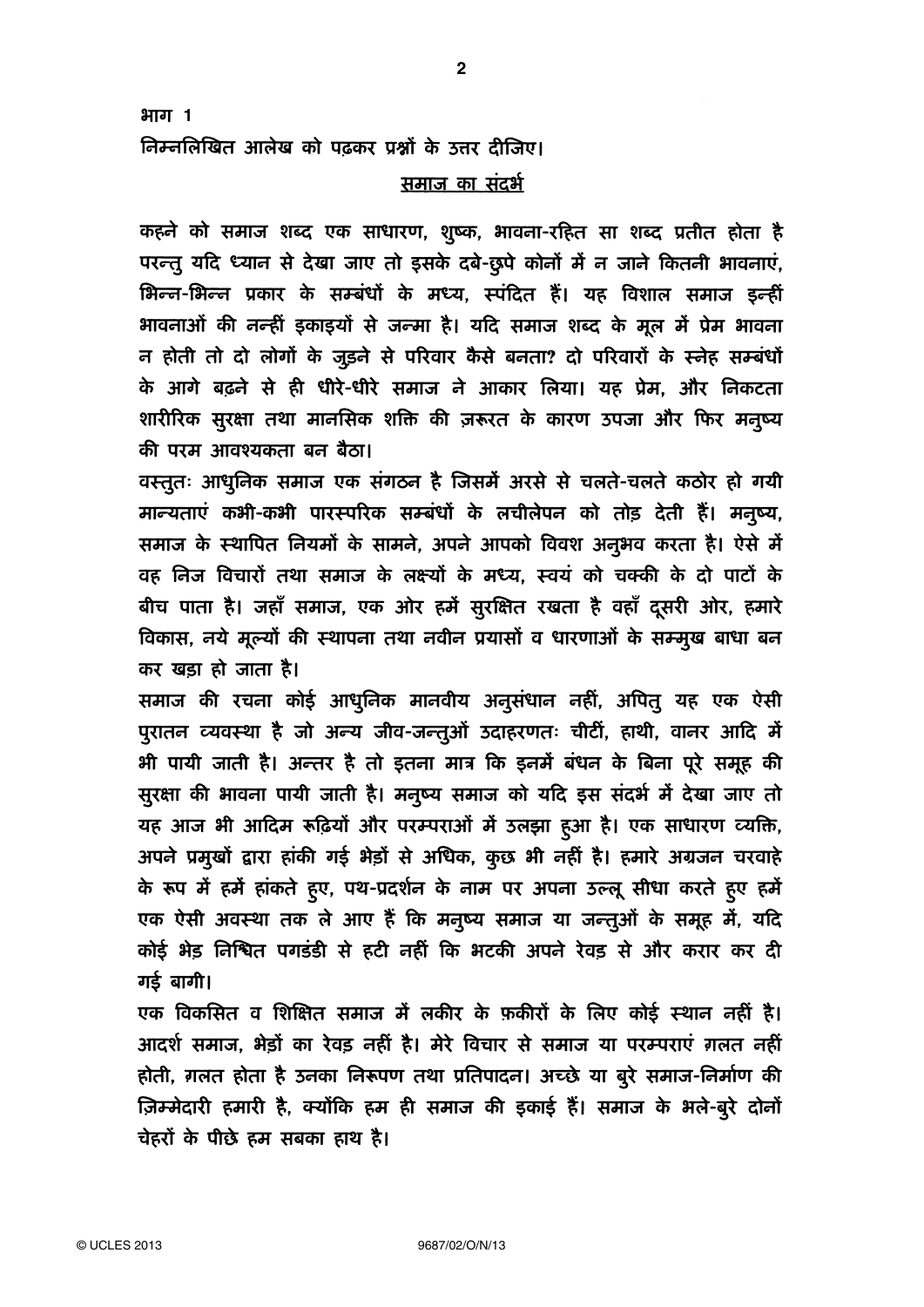| $\mathbf{1}$                                           |                                                                                      |                 | नीचे दी गयी प्रत्येक परिभाषा के लिए उपर्युक्त आलेख में लिखित उन शब्दों या    |                           |  |
|--------------------------------------------------------|--------------------------------------------------------------------------------------|-----------------|------------------------------------------------------------------------------|---------------------------|--|
|                                                        | उक्तियों को लिखिए जिनसे उनका अर्थ स्पष्ट हो जाए।                                     |                 |                                                                              |                           |  |
|                                                        | उदाहरणः<br>धडुकता                                                                    |                 |                                                                              |                           |  |
|                                                        | स्पंदित<br>उत्तरः                                                                    |                 |                                                                              |                           |  |
|                                                        | (a) रूप                                                                              |                 | (para. 1)                                                                    | $[1]$                     |  |
|                                                        | (b) संस्था                                                                           |                 | (para. 2)                                                                    | $[1]$                     |  |
|                                                        | (c) सामने                                                                            |                 |                                                                              | $[1]$                     |  |
|                                                        | (d) नियोजन                                                                           |                 | $(\text{para. 3})$                                                           | $[1]$                     |  |
|                                                        | (e) व्याख्या                                                                         |                 | (para. 4)                                                                    | $[1]$                     |  |
|                                                        |                                                                                      |                 |                                                                              | [पूर्णांकः ५]             |  |
| $\boldsymbol{2}$                                       | निम्नलिखित प्रत्येक शब्द या उक्ति का प्रयोग करते हुए अपने शब्दों में ऐसे वाक्य       |                 |                                                                              |                           |  |
|                                                        | बनाइए जिससे उनका अर्थ स्पष्ट हो जाए।                                                 |                 |                                                                              |                           |  |
|                                                        | <b>उदाहरणः</b>                                                                       | भेड़ों का रेवड़ |                                                                              |                           |  |
|                                                        | उतरः                                                                                 |                 | मानव-समूह एक भेड़ों का रेवड़ नहीं है जो आंख बंद करके एक दूसरे                |                           |  |
|                                                        | के पीछे चलता रहे।                                                                    |                 |                                                                              |                           |  |
|                                                        | (a) निकटता                                                                           |                 | (para. 1)                                                                    | $[1]$                     |  |
|                                                        | (b) अरसे से                                                                          |                 | (para. 2)                                                                    | $[1]$                     |  |
|                                                        | (c) उल्लू सीधा करना                                                                  |                 | $(\text{para. 3})$                                                           | $[1]$                     |  |
|                                                        | (d) पगडंडी                                                                           |                 | (para. 3)                                                                    | $[1]$                     |  |
|                                                        | (e) लकीर के फ़कीर                                                                    |                 | (para. 4)                                                                    | $[1]$                     |  |
|                                                        |                                                                                      |                 |                                                                              | [पूर्णांकः ५]             |  |
| 3                                                      |                                                                                      |                 | निम्नलिखित प्रश्नों के उत्तर अपने शब्दों में दीजिए। आलेख के वाक्यों की नकल न |                           |  |
|                                                        | करें।                                                                                |                 |                                                                              |                           |  |
|                                                        | (प्रत्येक प्रश्न के अंत में अंकों की संख्या दी गयी है। इसके अतिरिक्त आपके उत्तरों की |                 |                                                                              |                           |  |
| भाषा और शैली के लिए 5 अंक निर्धारित किये गये हैं।)     |                                                                                      |                 |                                                                              | <b>पूर्णांकः</b> 15+5=20] |  |
| (a) समाज का जन्म किस लिए हुआ? कारणों सहित उत्तर दीजिए। |                                                                                      |                 |                                                                              | $[3]$                     |  |
|                                                        | (b) समाज मनुष्य के जीवन में कठिनाइयाँ कैसे उत्पन्न कर सकता है?<br>$[2]$              |                 |                                                                              |                           |  |
|                                                        | <sup>(C)</sup> जन्तु समाज के तीन नियमों का उल्लेख कीजिए।                             |                 |                                                                              | $[4]$                     |  |
|                                                        | (d) मानव और भेड़ों की तुलना कैसे और क्यों की गयी है? लिखिए।<br>$[3]$                 |                 |                                                                              |                           |  |
|                                                        | <sup>(e)</sup> 'परम्पराएं गलत नहीं होती, गलत होता है उनका निरूपण' इस वाक्य से लेखक   |                 |                                                                              |                           |  |
|                                                        | का क्या तात्पर्य है?                                                                 |                 |                                                                              | $[3]$                     |  |
|                                                        |                                                                                      |                 |                                                                              | [पूर्णांकः20]             |  |

**3**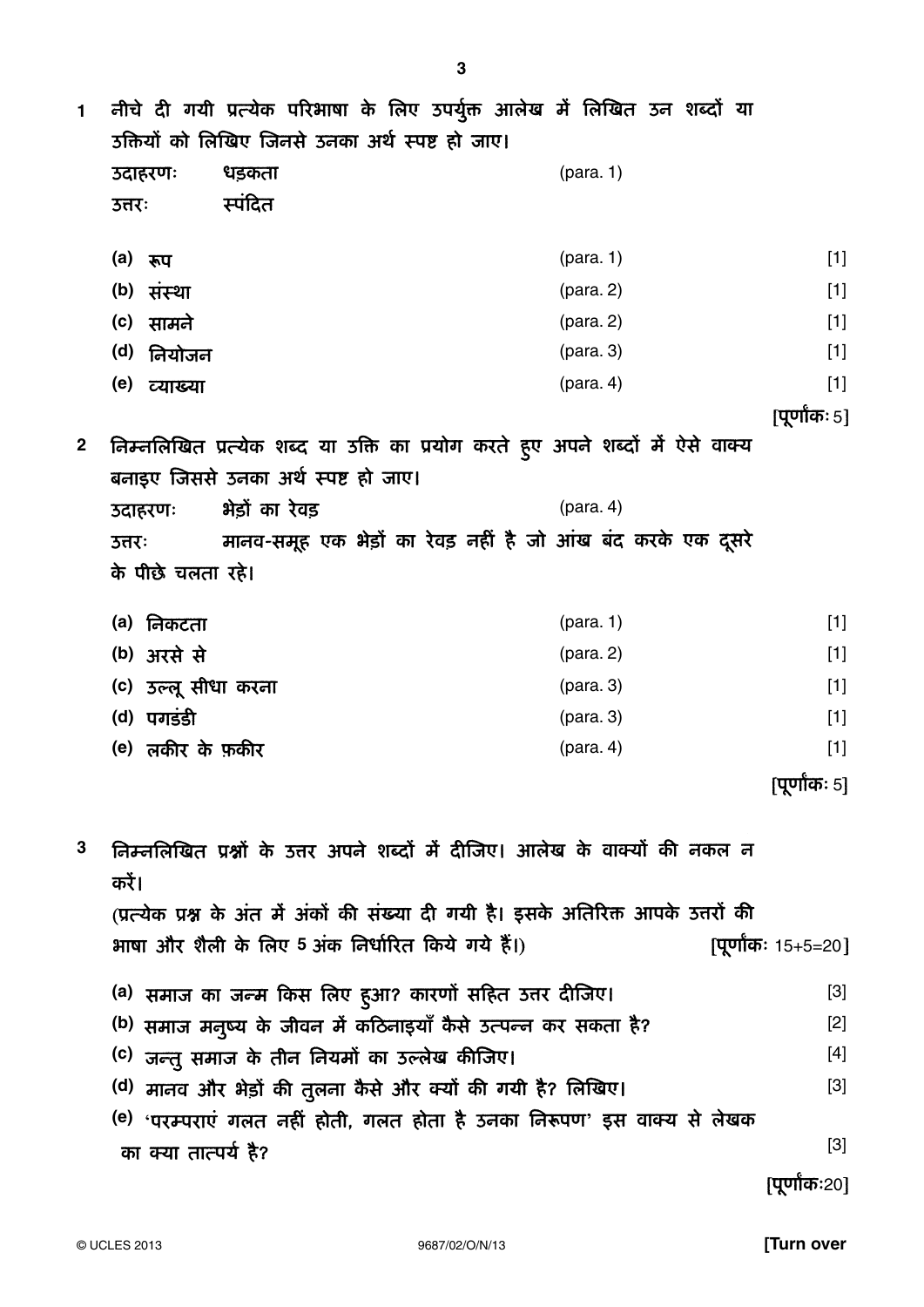$3\pi\pi$  2

अब डस द्वितीय आलेख को पढकर निम्नलिखित प्रश्नों के उत्तर अपने शब्दों में टीजिए।

#### परम्परा का अभिनय

यदि किसी देश के रंगमंच पर खड़े होकर, उसकी सांस्कृतिक मंचसज्जा पर निगाह डालें तो, ज्ञात होगा कि 'परम्परा जड़ता की दासी नहीं है।' नवीकरण, इसका सहज गूण है। वास्तव में परिवर्तन की निरन्तर प्रक्रिया गतिशीलता लाती है और गतिशीलता ही जीवन है। सृष्टि की चराचर वस्तूओं की भांति, यह प्रक्रिया, संस्कृति में भी दिखाई देती है। जब परम्पराएं असामयिक अनुपयोगी एवं अशक्त होने के कारण, दम तोड़ने लगती हैं, तब संस्कृति के नये रूपों की तलाश आरम्भ हो जाती है। नवीनता आकाश से नहीं टपकती। यह अतीत से रस लेकर, संस्कृति की गोद में. जन्म लेती है। नवीनता से ही परम्परा में गतिशीलता आती है। ऐसी परम्परा.जिसमें विकास की शक्ति और गति नहीं होती. वह अधिक दिनों तक जीवित नहीं रह सकती। परम्परा नयेपन की निरन्तर तलाश का नाम है। परम्परा से ही, प्रयोगों के नये आयाम, प्रतिष्ठित होते हैं। ये प्रयोग ही उल्लत होकर परम्परा बन जाते हैं। परम्परा और प्रयोग में कार्य-कारण का सम्बंध है। अर्थात वर्तमान परिस्थिति पूर्वकालीन परिस्थिति का प्रतिफल है और पूर्व की परिस्थिति अपने से पहले की स्थिति का परिणाम है। प्रयोग परम्परा को परखने की कसौटी है। इस मंथन और टकराव की प्रक्रिया में कमज़ोर मूल्य टूट जाते हैं। अतः प्रयोग, परम्परा की त्रूटियों को दूर करने के लिए एक नया रूप लेकर, नयी अवस्था की नींव रखता है। प्रबुद्ध कलाकार रूढियों को तोड़कर, स्वस्थ परम्परा का विकास करता है और उसे नया रूप, नया रंग व नये साधन प्रदान करता है। सत्य तो यह है कि नयी परम्पराएं भी कालांतर में पुरानी पड़ जाती हैं और परम्पराओं का यह क्रम निरन्तर चलता रहता है।

प्रत्येक विवेकशील व्यक्ति की चेतना विकासोन्मूखी रहती है। बँधी-बँधाई परम्पराओं में रह कर उसका जी घूटने लगता है। अतः वह नवीनता की संभावनाओं में विश्वास रखता है। आधुनिक मानवीय-जीवन तेज़ी से बदल रहा है। यह बदलाव सांस्कृतिक परिवर्तन है जो व्यक्ति के चिन्तन, रहन-सहन तथा व्यवहार में दिखाई देता है। नये युग की नयी चेतना के अनुसार परम्परा भी नये मोड़ लेती है। जब-जब नयी चेतना का संक्रमण होता है, तब-तब मनुष्य के सांस्कृतिक-तेवर बदलते हैं और भाव-भंगिमाएँ नये रूप में विकसित होती हैं।

© UCLES 2013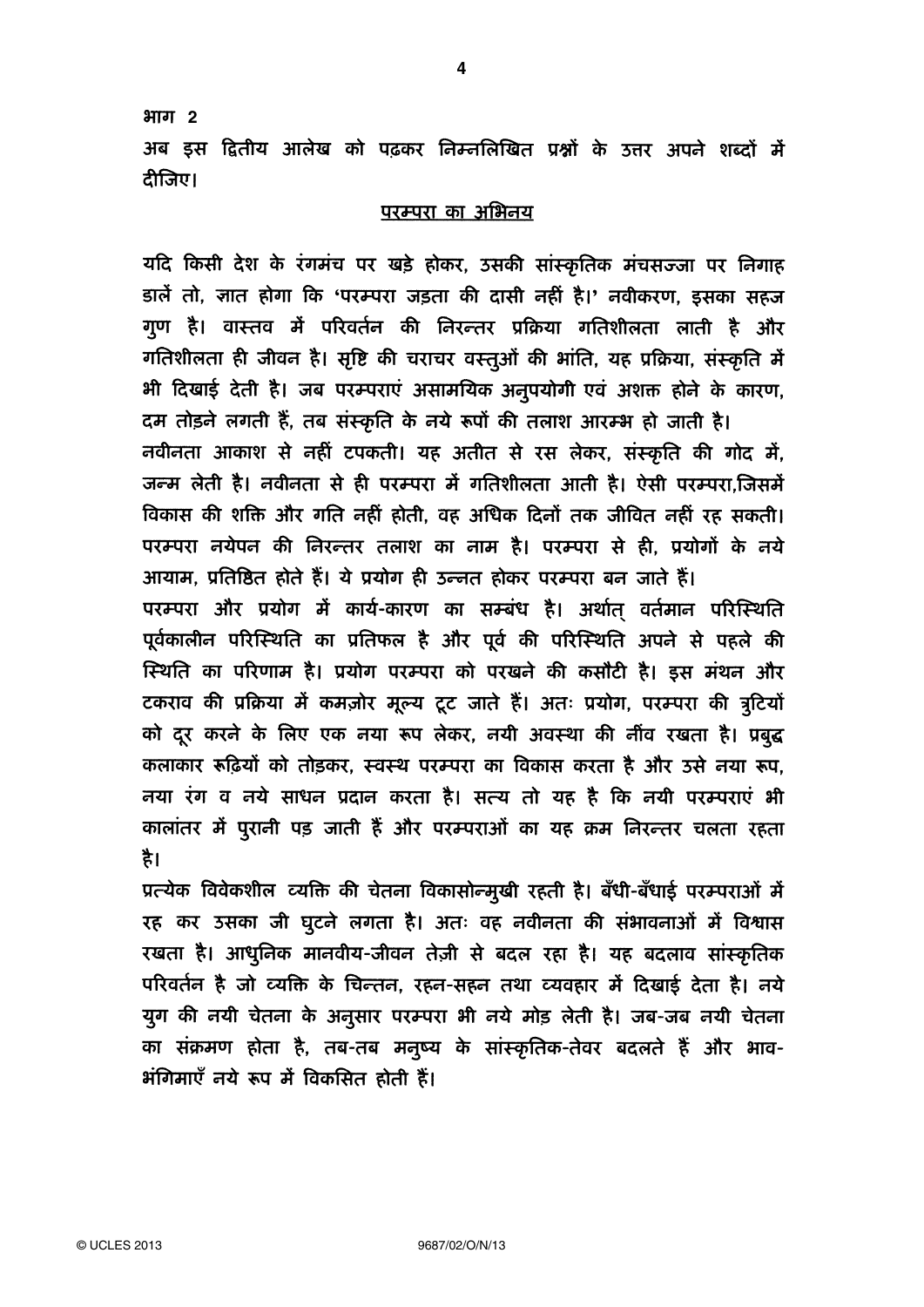| 4 | निम्नलिखित प्रश्नों के उत्तर अपने शब्दों में दीजिए। आलेख के वाक्यों की नकल न<br>करें।                                                       |                        |
|---|---------------------------------------------------------------------------------------------------------------------------------------------|------------------------|
|   | (प्रत्येक प्रश्न के अंत में अंकों की संख्या दी गयी है। इसके अतिरिक्त आपके उत्तरों की<br>भाषा और शैली के लिये 5 अंक निर्धारित किये गये हैं।) | [पूर्णांकः 15+5=20]    |
|   | (a) 'परम्परा जड़ता की दासी नहीं है।' इस कथन की पुष्टि कीजिए।                                                                                | $[3]$                  |
|   | (b)  इस आलेख में नए रूपों पर इतना महत्त्व क्यों दिया गया है? लिखिए।                                                                         | $[2]$                  |
|   | (c) परम्परा और प्रयोग में कार्य-कारण के सम्बंध का विस्तृत वर्णन कीजिए।                                                                      | $[4]$                  |
|   | (d) सांस्कृतिक परिवर्तन के प्रभाव पर प्रकाश डालिए।                                                                                          | $[3]$                  |
|   | (e) 'परम्परा बनाने व तोड़ने' में मनुष्य के योगदान का उल्लेख कीजिए?                                                                          | $[3]$                  |
|   |                                                                                                                                             | [ <b>पूर्णांकः</b> 20] |
| 5 | (a) उपर्युक्त दोनों आलेखों के आधार पर सामाजिक विचारों के विकास की प्रक्रिया का<br>विश्लेषण कीजिए।                                           | $[10]$                 |
|   | (b) किसी पुरानी परम्परा को नया रूप देने के लिए आप क्या कदम उठायेगें?                                                                        |                        |
|   |                                                                                                                                             | $[5]$                  |

इन दोनों प्रश्नों के उत्तर 140 शब्दों की सीमा तक ही रखिए।

 $[$ पूर्णांकः २०] [भाषा और शैली: 5]

**5**

© UCLES 2013 9687/02/O/N/13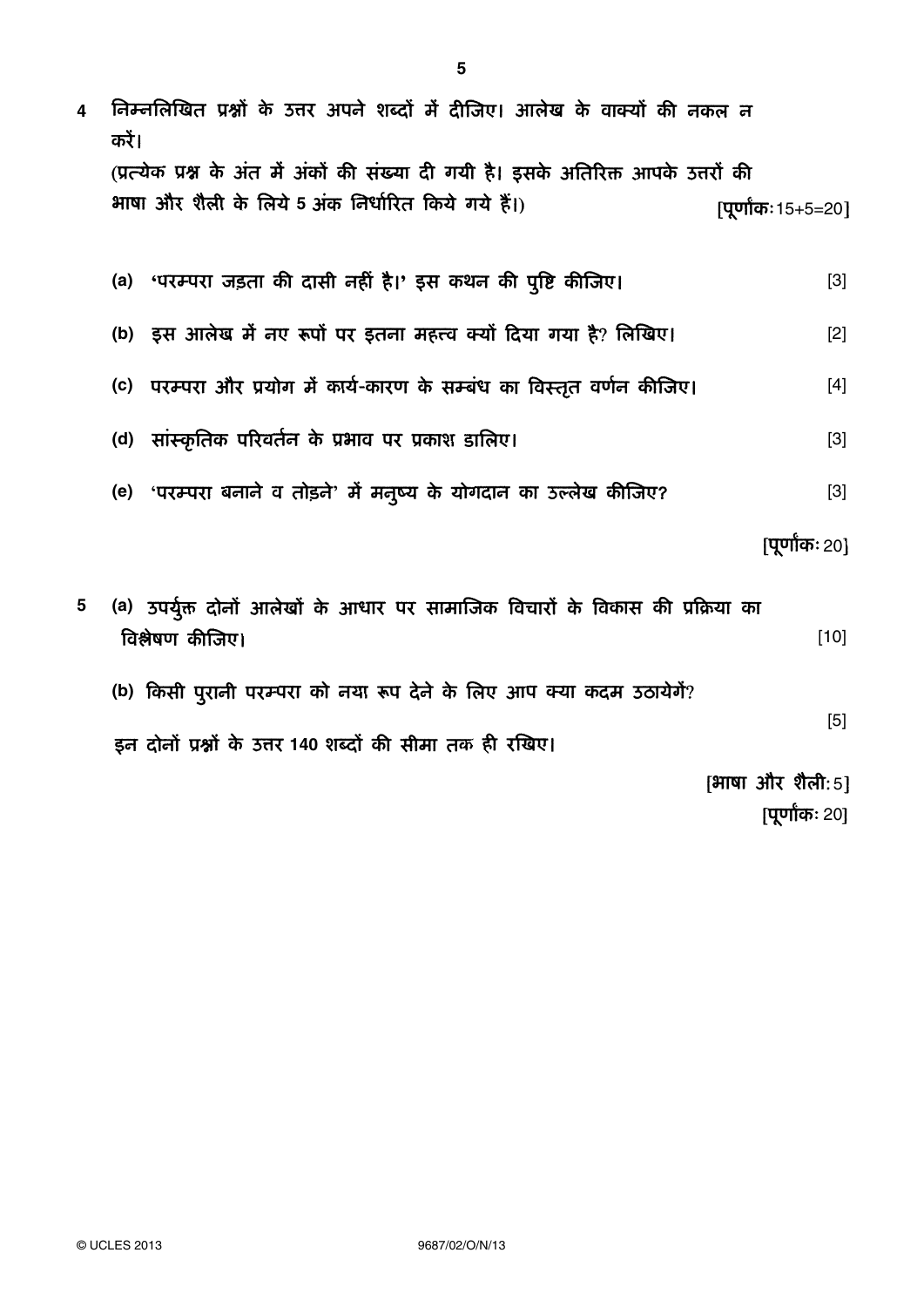# **BLANK PAGE**

**6**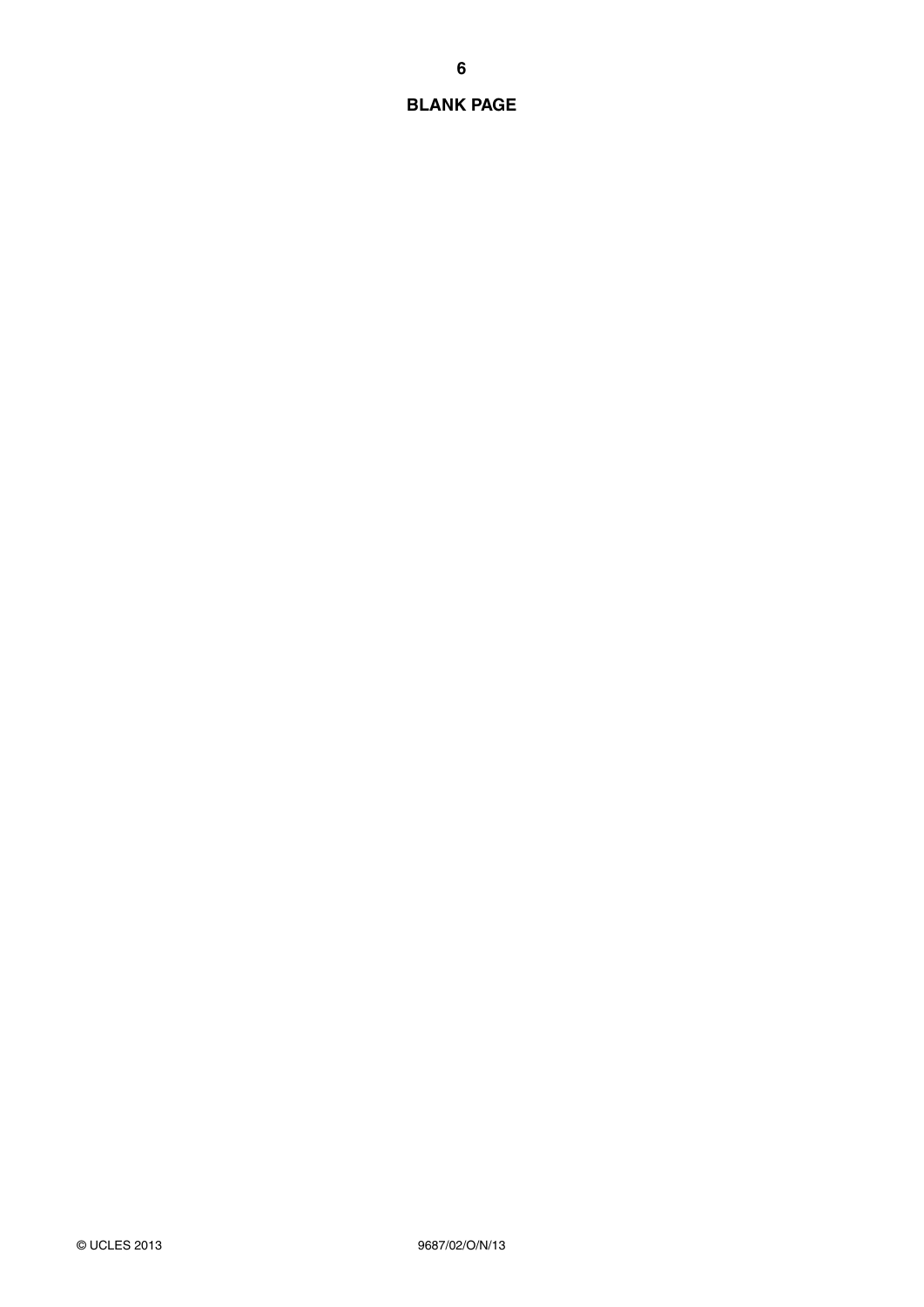# **BLANK PAGE**

**7**